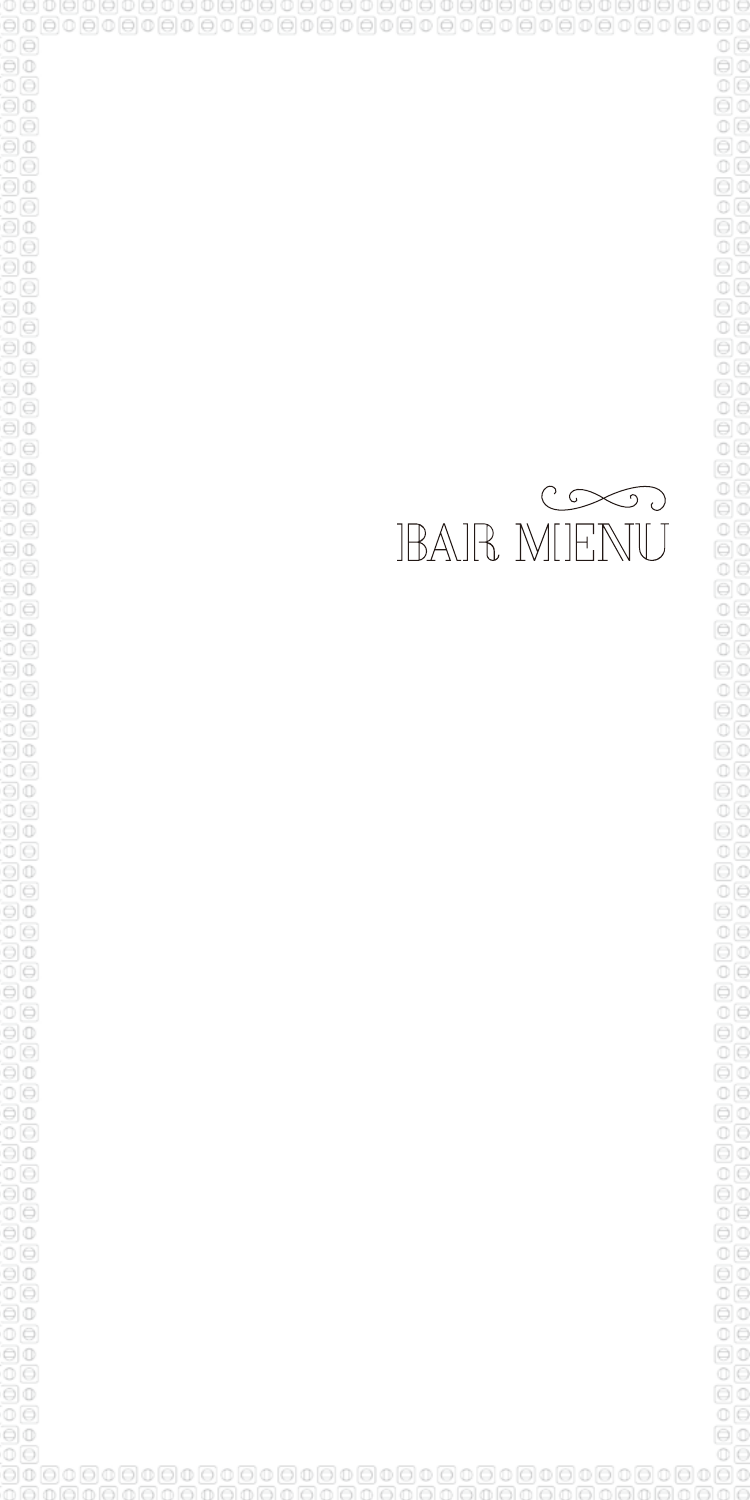# The Original STATE STIREET MIANIHIATTIAN オリジナル ステート ストリート マンハッタン

### ¥2,050

In homage to our first Morton's location, established in 1978 at State Street in Chicago, we're bringing back the original Morton's State Street Manhattan. A blend of Woodford Reserve Bourbon and Carpano Antica Vermouth infused through Luxardo Cherries and fresh orange peels, stirred and poured over ice and garnished with a slice of our famous USDA Prime New York Strip.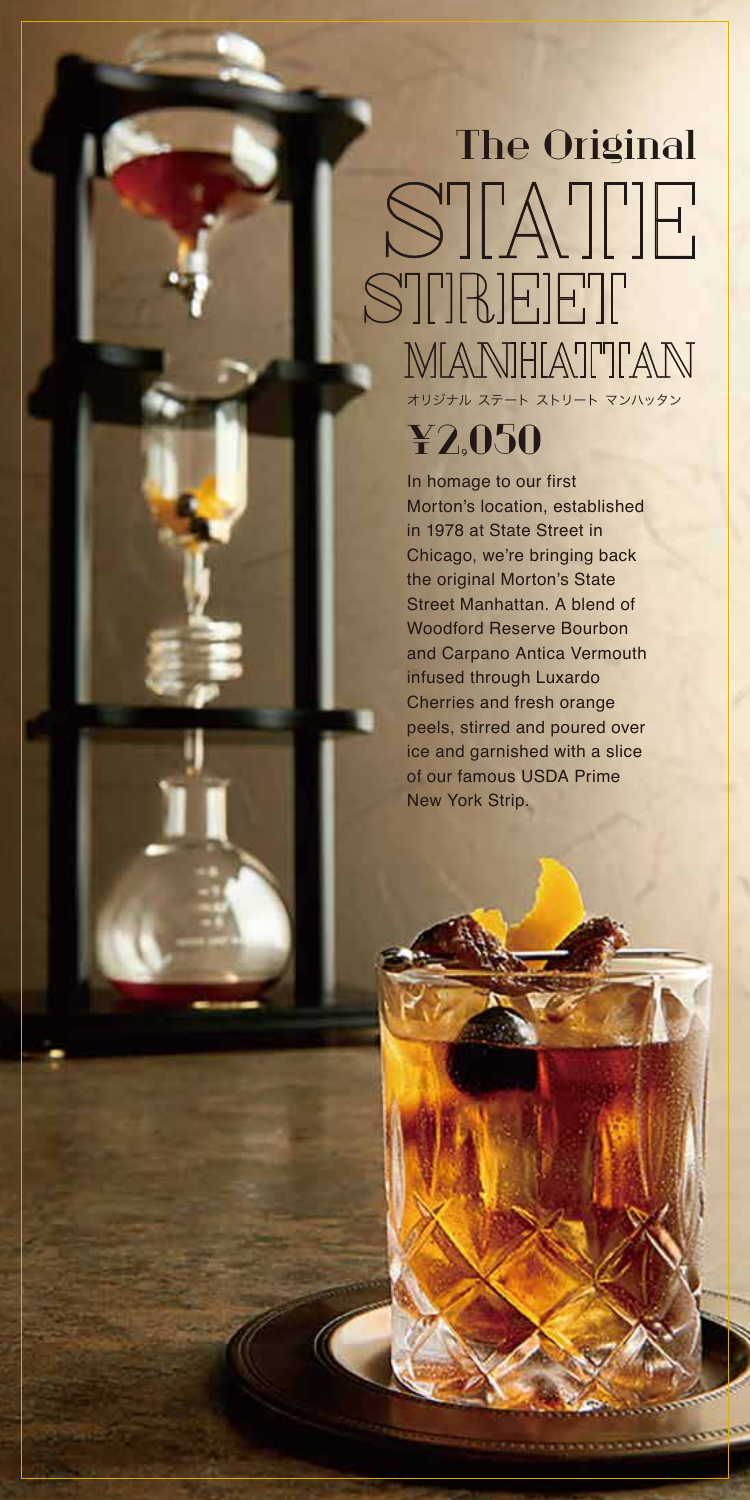# $\textcolor{blue}{\textcolor{blue}{\textbf{0.0000000000}}}$

## MORTON'S MIXOLOGY | ¥2,050

 $\overline{\phantom{1}}$  Classics from the 1800 - 1900's prepared with Craft and Care  $\overline{\phantom{1}}$ 

### **AVIATION**

アビエイション

A blend of Tanqueray Gin, Luxardo Maraschino Liqueur and Lemon Juice

### **BLOOD AND SAND**

ブラッドアンドサンド

Glenmorangie 10 Year Single Malt Scotch stirred with Luxardo Cherry Liqueur and finished with Sweet Vermouth and Orange Juice

### **BOULEVARDIER**

バルヴェディーア

Woodford Reserve Bourbon stirred with Campari Bitter and Sweet Vermouth served either strained over Our Proprietary Ice Cube or Straight Up

### **BOURBON OLD FASHIONED**

バーボンオールドファッション

Knob Creek Bourbon muddled with Angostura Bitters, Orange, Italian Luxardo Cherries and Orange Curaçao Liqueur, served over Ice

### **CADILLAC MARGARITA**

Herradura Blanco Tequila blended with Fresh Lime Juice, Grand Marnier Orange Liqueur and Agave キャディラックマルガリータ

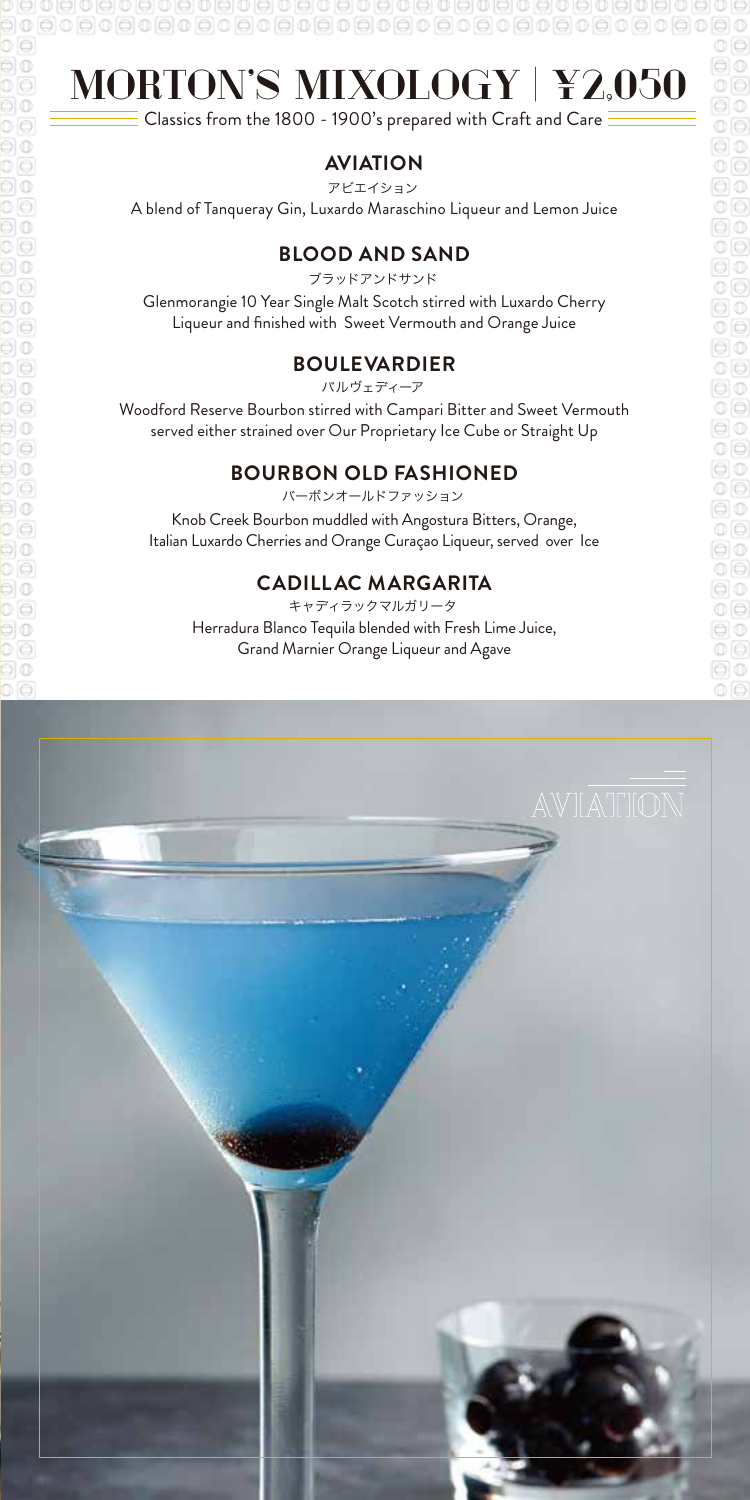

# MORTON'S MIXOLOGY | ¥1,950

 $\equiv$  Classics from the 1800 - 1900's prepared with Craft and Care  $\bar{\bar{z}}$ 

#### **LAST WORD** ラストワード

Hendrick's Gin stirred with Green Chartreuse Liqueur, Luxardo Maraschino Liqueur and Fresh Lime Juice (One is Enough)

#### **MOJITO** モヒート

Bacardi 8, muddled with Fresh Mint and Simple Syrup

### **MOSCOW MULE**

モスコミュール

A blend of Stolichnaya Vodka, Simple Syrup and Fresh Mint topped with Fever-Tree Ginger Beer

### **NEGRONI**

ネグローニ

Equal parts of Hendrick's Gin, Campari Bitter and Sweet Vermouth garnished with an Orange Twist

### **SIDECAR**

サイドカー

Rémy Martin VSOP Cognac blended with Cointreau Orange Liqueur and Fresh Lemon Juice with a Cinnamon Sugar Rim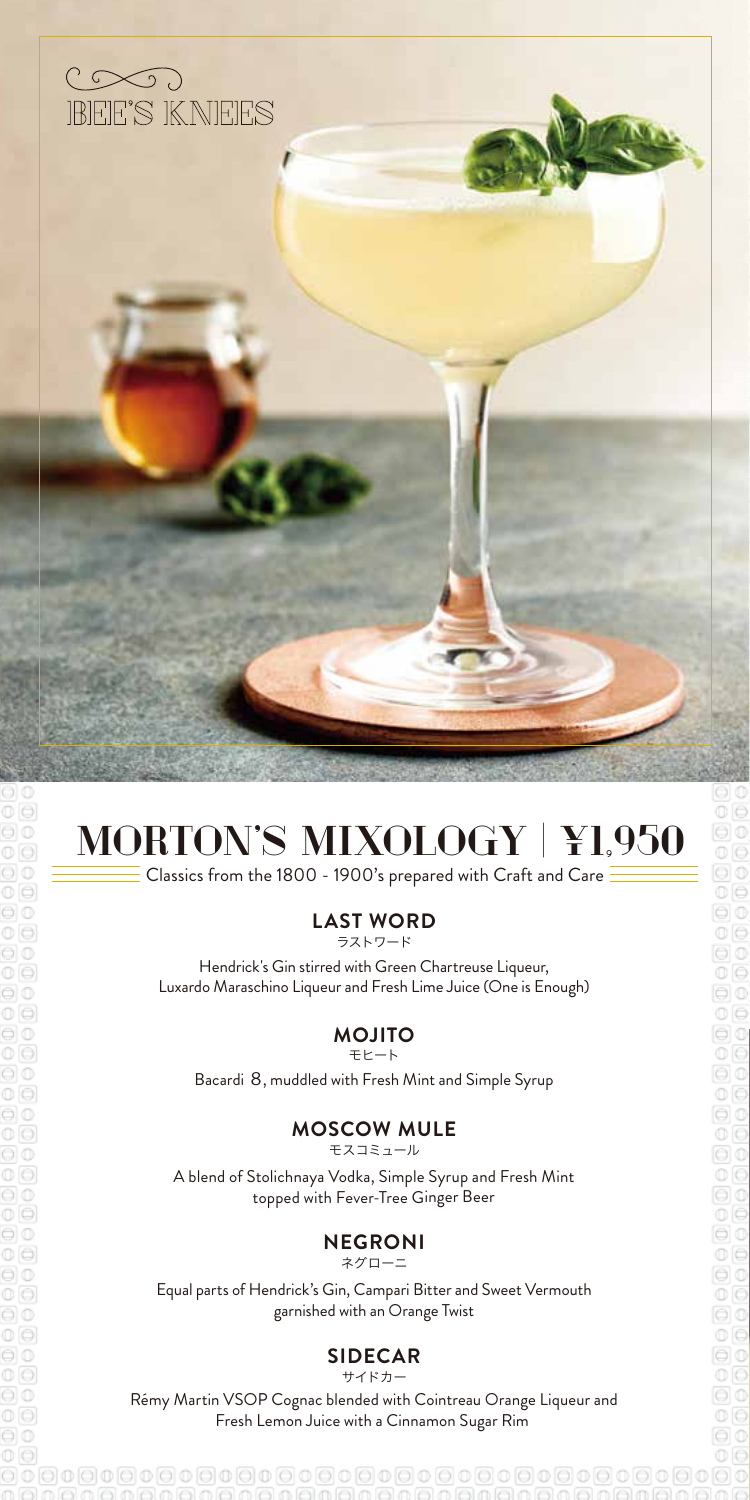# MODERN MORTINI'S | ¥1,950

909090909090909090909090909090909090

 $\overline{\phantom{1}}$  Our most popular drinks from the last 20 years  $\overline{\phantom{1}}$ 

### **JALISCO MULE**

ハリスコミュール

Don Julio Blanco Tequila, Lime Juice and Monin Agave Nectar muddled with Blackberries and topped with Fever-Tree Ginger Beer and two turns of Cracked Black Pepper

### **MORTON'S BLOODY MARY**

モートンズブラッディメアリー

Absolute Vodka blended with Morton's Bloody Mary Mix garnished with our housemade Blue Cheese Olives and finished with a Salt Rim

### **THE BEE'S KNEES**

ビーズニーズ

A blend of Hendrick's Gin, Fresh Lemon Juice and Honey garnished with a Basil Sprig

### **COSMOPOLITAN**

Belvedere Vodka, Cranberry Juice, Cointreau Orange Liqueur and Fresh Lime Juice コスモポリタン

### **KEY LIME PIE**

Absolut Citron Vodka, Licor 43 Liqueur, Lime Juice and Cream garnished with Graham Cracker Crumbles and Lime Zest キーライムパイ

#### **MORTON'S LEMON DROP**

モートンズレモンドロップ

A classic blend of Ketel One, Limoncello, Simple Syrup and Fresh-Squeezed Lemon Juice served with a Sugar Rim

### **PALM BEACH PASSION**

Pineapple-Infused Stolichnaya Vodka blended with Passion Fruit Liqueur and Fresh Lime Juice パームビーチパッション

ΘO

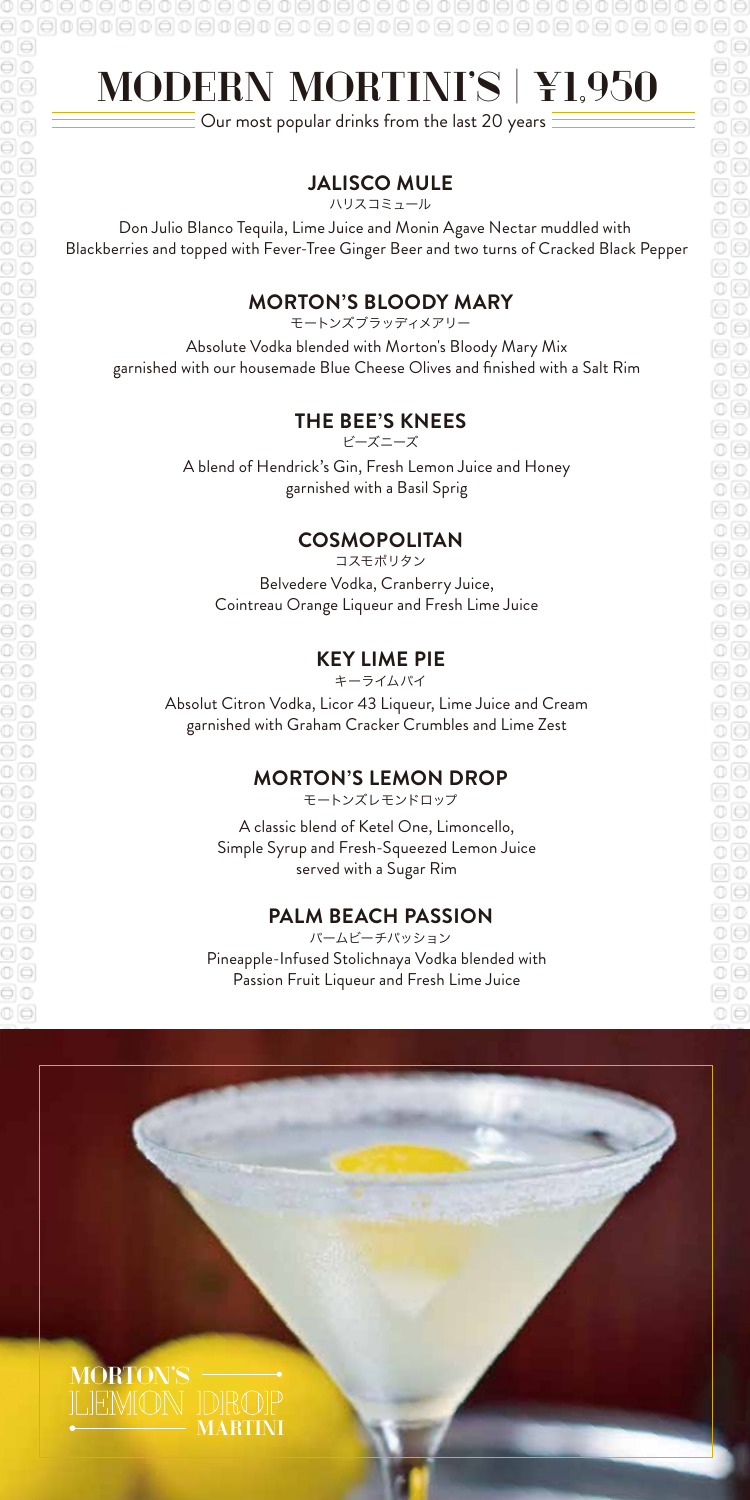# 

# BOURBON & WHISKEY

### AMERICAN BOURBON & RYE

Served with our proprietary 2 x 2 inch Ice Cube Prices reflect a 2 ounce pour

| Baker's                              | ベイカーズ                   | 1,200 |
|--------------------------------------|-------------------------|-------|
| Basil Hayden                         | ベイシル ヘイデン               | 1,200 |
| Blanton's                            | ブラントン                   | 1,650 |
| Eagle Rare 10 years                  | イーグル レア 10年             | 1,550 |
| Four Roses Platinum                  | フォア ローゼス プラチナム          | 1,750 |
| I.W. Harper 12 years                 | I.W. ハーパー 12年           | 1,550 |
| Jack Daniel's Single barrel          | ジャック ダニエルズ シングル バレル     | 1,650 |
| Knob Creek Single barrel             | ノブクリーク シングル バレル         | 1,300 |
| Maker's Mark 46                      | メイカーズ マーク 46            | 2,000 |
| Michter's Single Barrel Straight Rye | ミクターズ シングル バレル ストレート ライ | 1,850 |
| Michter's Small Batch Sour Mash      | ミクターズ スモール バッチ サワー マッシュ | 1,750 |
| Russells Reserve 10 years            | ラッセルズ リザーブ 10年          | 1,200 |
| Wild Turkey Kentucky Spirit          | ワイルド ターキー ケンタッキー スピリット  | 1,300 |
| Woodford Reserve Double Oaked        | ウッドフォード リザーブ ダブル オークド   | 2,000 |
|                                      |                         |       |

### BLENDED SCOTCH

| Ballantine's 12 years | バランタイン 12年    | 1,300 |
|-----------------------|---------------|-------|
| Ballantine's 17 years | バランタイン 17年    | 2,000 |
| Chivas Regal 12 years | シーバスリーガル 12年  | 1,300 |
| Johnnie Walker Blue   | ジョニーウォーカー ブルー | 2,950 |
| Monkey Shoulder       | モンキーショルダー     | 1,100 |

### SINGLE MALT SCOTCH

| Auchentoshan 12 years         | オーヘントッシャン 12年    | 1,300 |
|-------------------------------|------------------|-------|
| Auchentoshan Three wood       | オーヘントッシャン スリーウッド | 2,000 |
| Balvenie Double wood 12 years | バルベニー ダブルウッド 12年 | 1,450 |
| Balvenie Double wood 17 years | バルベニー ダブルウッド 17年 | 4,500 |
| Bowmore 12 years              | ボウモア 12年         | 1,550 |
| Bowmore 18years               | ボウモア 18年         | 2,300 |
| Bunnahabain 12 years          | ブナハーブン 12年       | 1,450 |
| Glenfiddich 12 years          | グレンフィディッチ 12年    | 1,450 |
| Glenfiddich 18 years          | グレンフィディッチ 18年    | 2,400 |
| Glenlivet 12 years            | グレンリヴェット 12年     | 1,450 |
| Glenmorangie 10 years         | グレンモレンジー 10年     | 1,650 |
| Highland Park 12 years        | ハイランドパーク 12年     | 1,100 |
| Lagavulin 16 years            | ラガヴーリン 16年       | 1,650 |
| Laphloaig 10 years            | ラフロイグ 10年        | 1,750 |
| Ledaig 10 years               | レダイグ 10年         | 1,650 |
| Macallan 12 years             | マッカラン 12年        | 1,750 |
| Macallan 18 years             | マッカラン 18年        | 3,850 |
| Oban 14 years                 | オーバン 14年         | 1,750 |
| Hakushu                       | 白州               | 1,300 |
| Yamazaki                      | 山崎               | 1,300 |
| Yamazaki 12 years             | 山崎 12年           | 2,000 |
| <b>Hibiki</b>                 | 響                | 1,300 |
| Talisker 10 years             | タリスカー 10年        | 1,550 |
| Tullamore Dew 12 years        | タラモア デュー 12年     | 1,300 |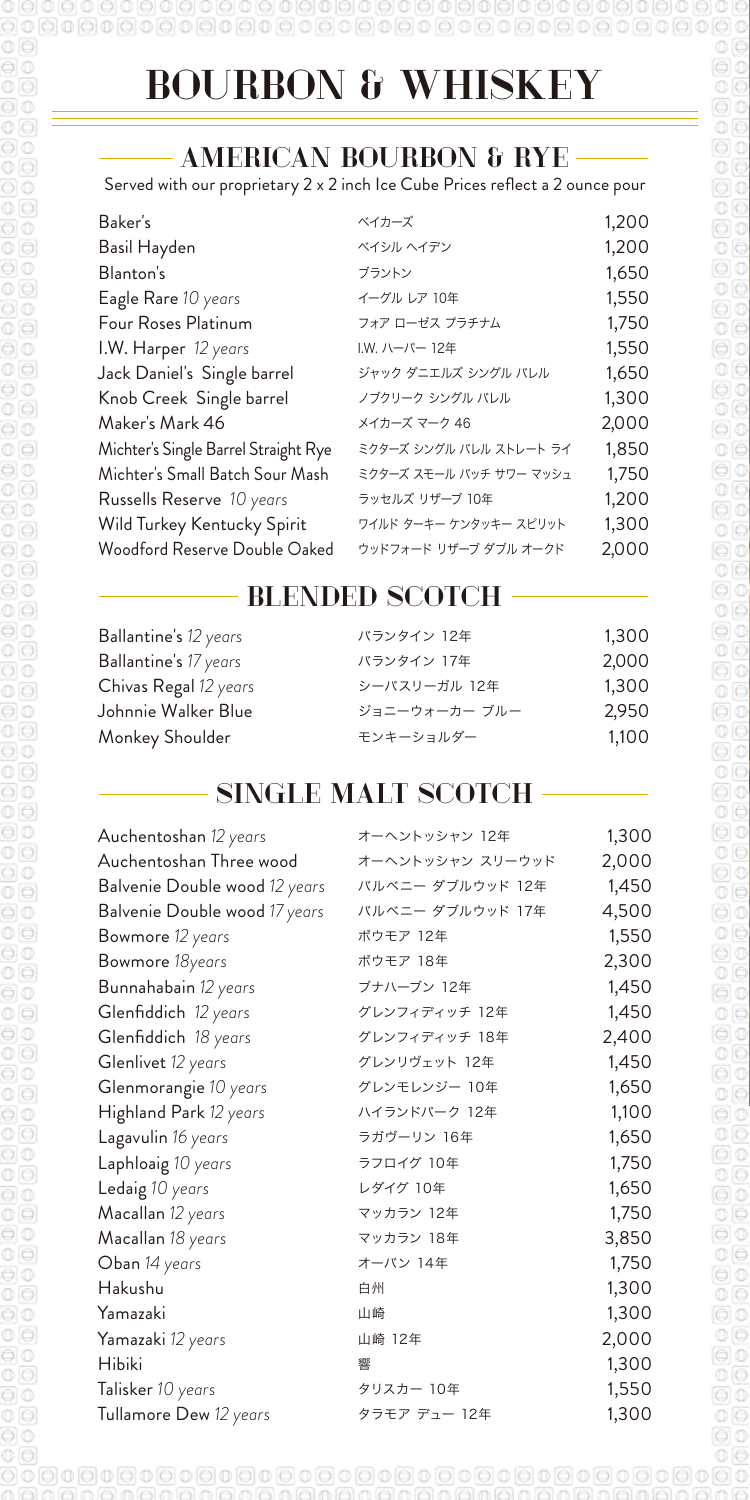# AROUND THE WORLD  $\sim$  WHISKEY FLIGHT

### AROUND THE WORLD WHISKEY FLIGHT

 $\bar{\bar{\mathsf{F}}}$  Taste 3 expressions of Whiskey in one serving  $\bar{\bar{\bar{\mathsf{F}}}}$ 

Whiskey Flight 1.5 ounces pour each of:

Talisker *10 years* Yamazaki *12 years* Blanton's Straight from the Barrel

 $O<sup>o</sup>$ 

タリスカー10年 山崎12年 ブラントンストレートフロムザバレル

6,600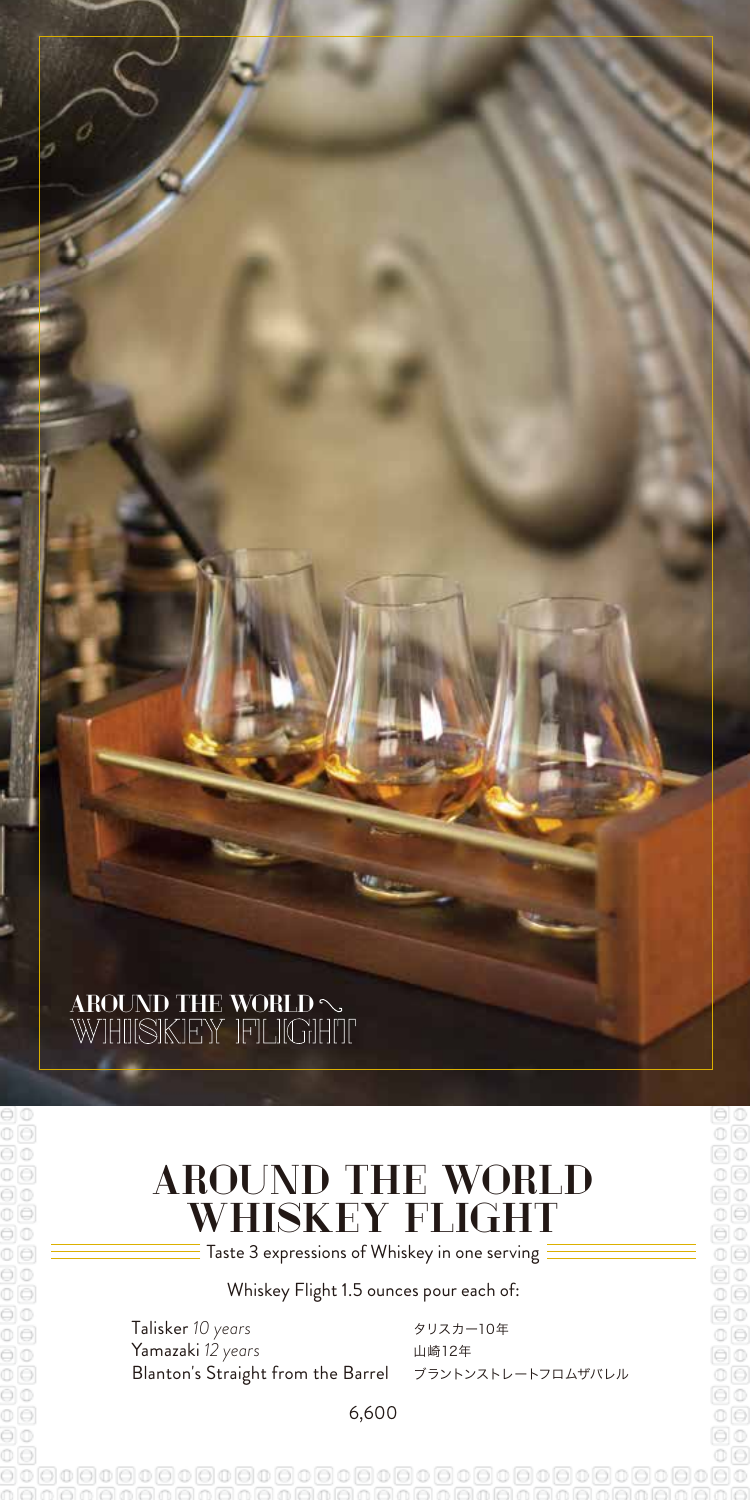**IBOUILEVAIRIDIER** 

á

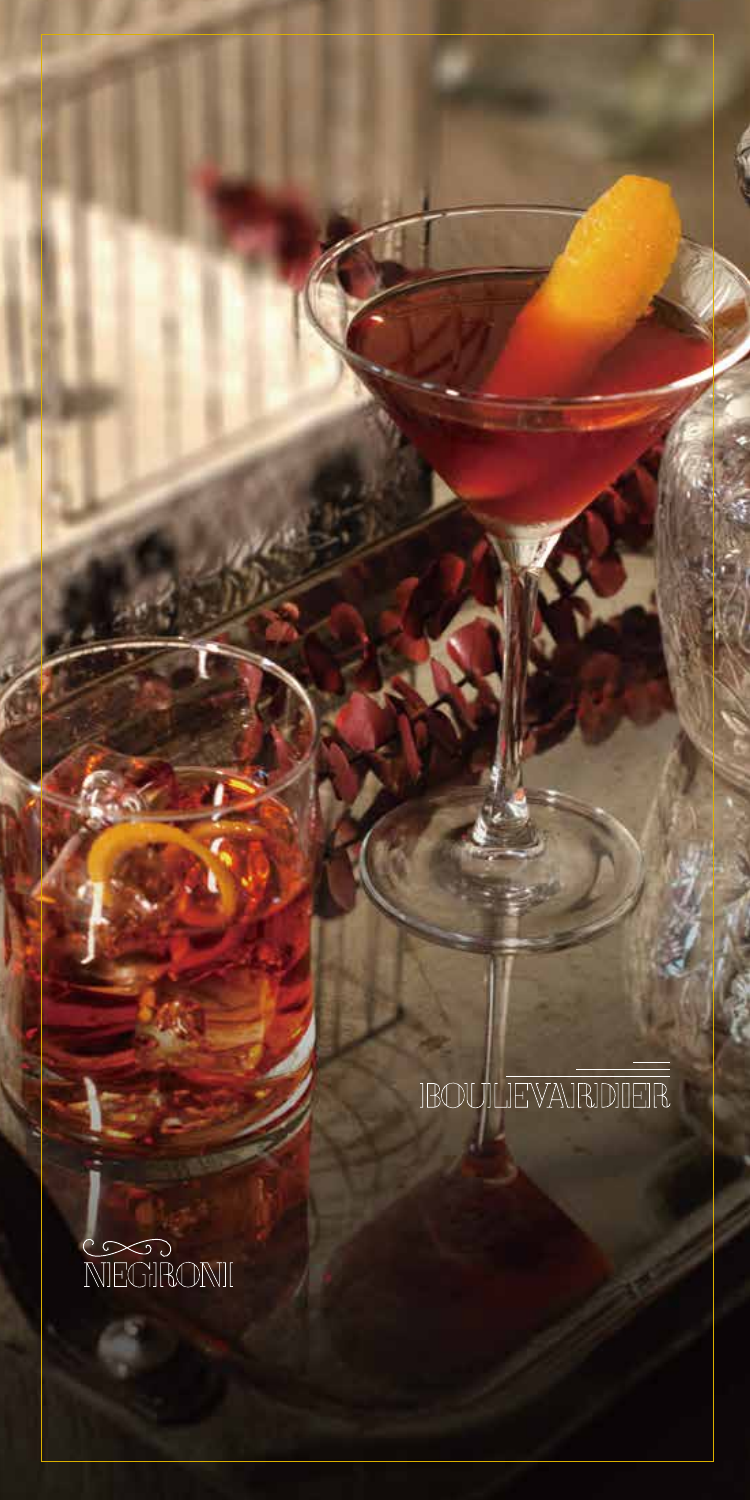GIN, VODKA

808080808080808080808080808080808080

 $\circ$ 

#### MARTINI MIXERS All non-flavored Vodka and Gin Martinis served with our home made Blue Cheese Olives

We do not use Vermouth in our recipe but can stir or shake depending on your preference

### GIN MORTINI

| Monkey 47, Germany             | モンキー 47           | 2,200 |
|--------------------------------|-------------------|-------|
| Bombay Sapphire, England       | ボンベイ サファイア        | 1,150 |
| Boodles, England               | ブードルス             | 1,200 |
| The Botanist, Scotland         | ボタニスト             | 1,550 |
| Bulldog, England               | ブルドッグ             | 1,200 |
| Hendrick's, Scotland           | ヘンドリックス           | 1,500 |
| London No.1, England           | ロンドン NO.1         | 1,750 |
| Martin Miller, England         | マーティン ミラーズ        | 1,550 |
| Ophir Oriental Spiced, England | オピーア オリエンタル スパイスド | 1,750 |
| Tanqueray, England             | タンカレー             | 1,200 |
| Tanqueray No.10, England       | タンカレー No.10       | 1,600 |
| Roku, Japan                    | ロク                | 1,450 |

### VODKA MORTINI

| Absolut, Sweden               | アブソルート          | 1,200 |
|-------------------------------|-----------------|-------|
| Beluga Noble Classic, Russian | ベルーガ ノーブル クラシック | 2,000 |
| Belvedere, Poland             | ヴェルヴェディーア       | 1,600 |
| Chopin, Poland                | ショパン            | 1,550 |
| Ciroc, France                 | シロック            | 1,500 |
| Finlandia, Finland            | フィンランディア        | 1,200 |
| Grey Goose, France            | グレイ グース         | 1,550 |
| Ketel One, Holland            | ケテル ワン          | 1,200 |
| Stolichinaya, Russia          | ストリチナヤ          | 1,200 |

### TEQUILA

| Herradura Plata, Mexico    | エラドゥーラ プラタ   | 1,650 |
|----------------------------|--------------|-------|
| Herradura Reposado, Mexico | エラドゥーラ レポサド  | 2,000 |
| Jose Cuervo Gold, Mexico   | ホセ クエルボ ゴールド | 1,200 |
| Patron Anejo, Mexico       | パトロン アネホ     | 2,400 |
| Patron Silver, Mexico      | パトロン シルバー    | 1,550 |

anan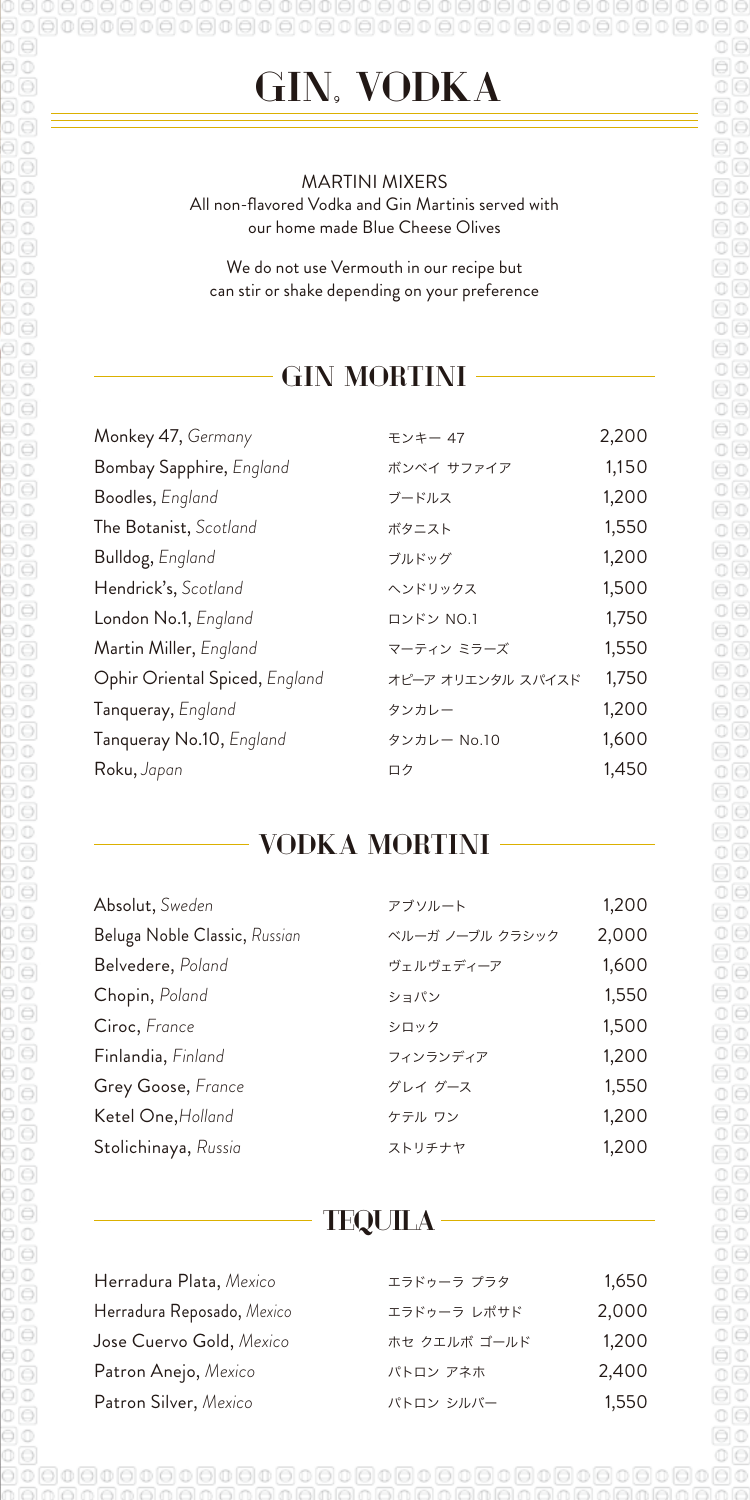

### BEER

| .<br>.                             |                     |       |  |
|------------------------------------|---------------------|-------|--|
| The Premium Malt's, Japan          | ザ プレミアム モルツ         | 1,050 |  |
| Carlsberg, Carlsberg               | カールスバーグ             | 1,050 |  |
| <b>BOTTLE BEER</b>                 |                     |       |  |
| Budweiser, America                 | バドワイザー              | 1,050 |  |
| Corona, Mexico                     | コロナ                 | 1,000 |  |
| Guinness, Ireland                  | ギネス                 | 1,050 |  |
| Goose Island IPA, America          | グース アイランド IPA       | 1,300 |  |
| Heineken, Netherlands              | ハイネケン               | 1,050 |  |
| Hoegaarden White, Belgium          | ヒューガルデン ホワイト        | 1,100 |  |
| Samuel Adams Boston Lager, America | サミュエル アダムス ボストン ラガー | 1,100 |  |
| Stella Artois, Belgium             | ステラ アルトワ            | 1,100 |  |
| All Free Non Alcohol Beer, Japan   | オールフリー ノンアルコールビール   | 850   |  |

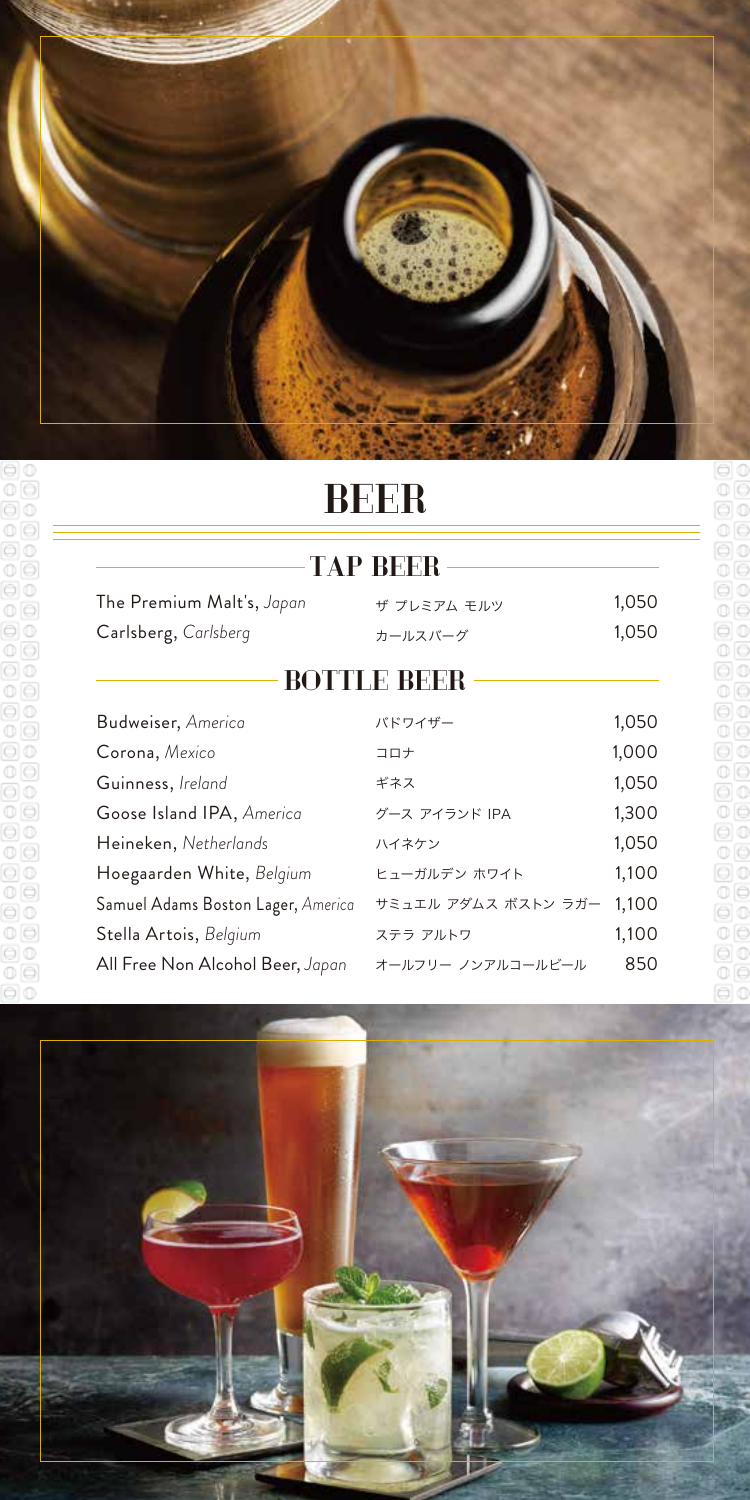### CORDIALS-BITTERS-DIGESTIFS

| Amaretto Di Saronno        | アマレット ディ サローノ         | 1,100 |
|----------------------------|-----------------------|-------|
| Aperol                     | アペロール                 | 1,100 |
| <b>Baileys</b>             | ベイリーズ                 | 1,000 |
| Benedictine DOM            | ベネディクティン DOM          | 1,100 |
| Campari                    | カンパリ                  | 1,000 |
| Cointreau                  | コアントロー                | 1,100 |
| Chambord                   | シャンボード                | 1,100 |
| Drambuie                   | ドランブイ                 | 1,100 |
| Fernet-Branca              | フェルネット ブランカ           | 1,100 |
| Fireball Cinnamon Whisky   | ファイアーボール シナモン ウイスキー   | 1,100 |
| Frangelico                 | フランジェリコ               | 1,100 |
| <b>Grand Marnier</b>       | グラン マニエ               | 1,100 |
| Green Chartreuse           | グリーン シャルトリューズ         | 1,100 |
| Kahlua                     | カルーア                  | 1,000 |
| Lejay Crème de Cassis      | ルジェ クレーム ド カシス        | 1,000 |
| Luxardo Maraschino         | ルクサルド マラスキーノ          | 1,100 |
| Midori                     | ミドリ                   | 1,100 |
| Patrón XO Cafe             | パトロン XO カフェ           | 1,100 |
| Pernod                     | ペルノー                  | 1,100 |
| Pimm's No. 1               | ピムス No.1              | 1,100 |
| Opal Nera Black Sambuca    | オパール ネラ ブラック サンブカ     | 1,100 |
| Molinari Sambuca           | モリナリ サンブカ             | 1,100 |
| Tia Maria                  | ティア マリア               | 1,100 |
| Noilly Prat Sweet Vermouth | ノイリー プラット スイート ヴェルモット | 1,100 |

### **COGNAC**

| Courvoisier VSOP               | クルボアジェ VSOP          | 2,200  |
|--------------------------------|----------------------|--------|
| Hennessy VSOP                  | ヘネシー VSOP            | 2,000  |
| Hennessy XO                    | ヘネシー XO              | 4,600  |
| Martell Cordon Bleu            | マーテル コルドン ブルー        | 3,300  |
| Remy Martin Louis XIII, 0.5 oz | レミー マルタン ルイ13世 0.5oz | 15,400 |
| Remy Martin Louis XIII, 1.0 oz | レミー マルタン ルイ13世 1.0oz | 30,800 |
| Remy Martin Louis XIII, 1.5 oz | レミー マルタン ルイ13世 1.5oz | 46,200 |
| Remy Martin VSOP               | レミー マルタン VSOP        | 2,000  |
| Remy Martin XO                 | レミー マルタン XO          | 2,950  |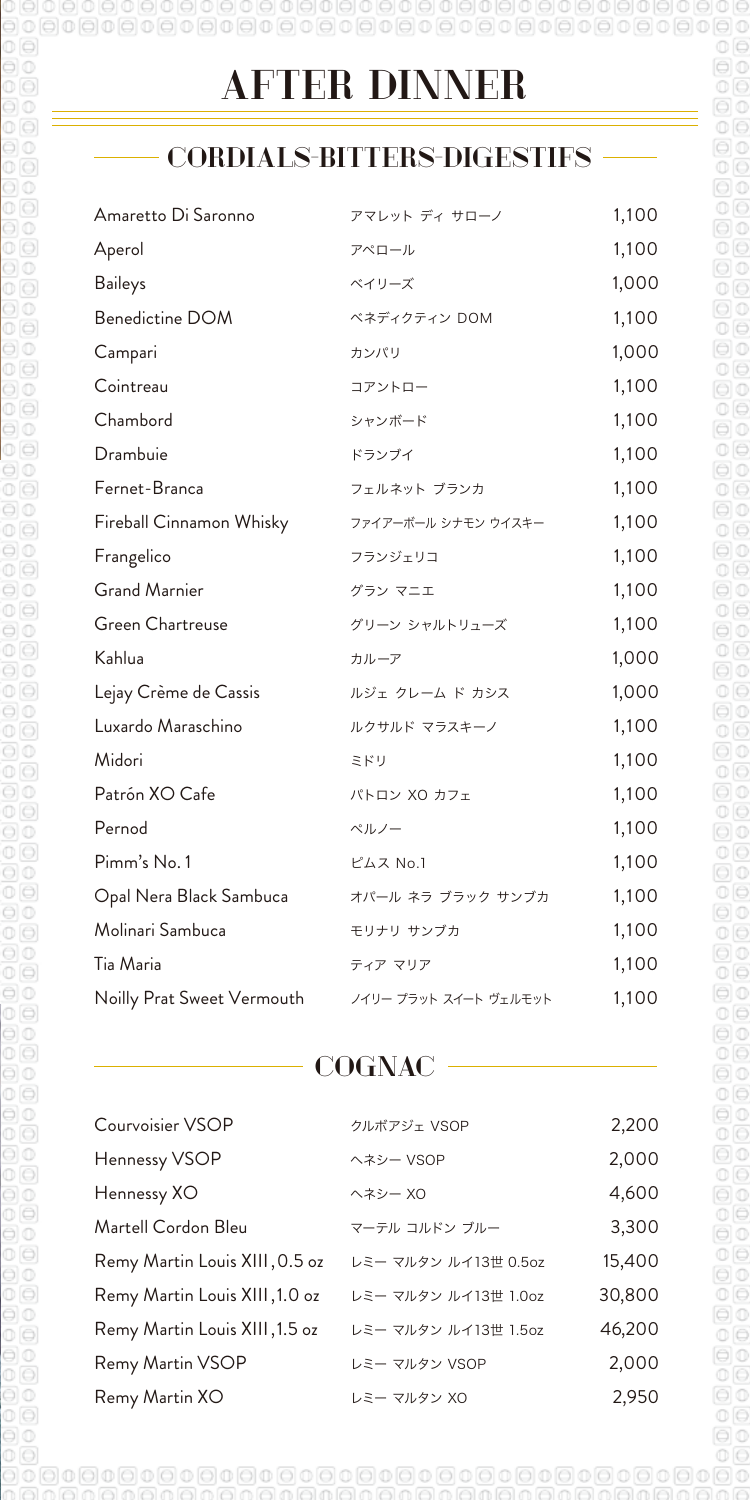$\text{\Theta} \circ \text{\Theta} \circ \text{\Theta} \circ \text{\Theta} \circ \text{\Theta} \circ \text{\Theta} \circ \text{\Theta} \circ \text{\Theta} \circ \text{\Theta} \circ \text{\Theta} \circ \text{\Theta} \circ \text{\Theta} \circ \text{\Theta} \circ \text{\Theta} \circ \text{\Theta} \circ \text{\Theta} \circ \text{\Theta} \circ \text{\Theta} \circ \text{\Theta} \circ \text{\Theta} \circ \text{\Theta} \circ \text{\Theta} \circ \text{\Theta} \circ \text{\Theta} \circ \text{\Theta} \circ \text{\Theta} \circ \text{\Theta} \circ \text{\Theta} \circ \text{\Theta} \circ \text{\Theta} \circ \text{\Theta} \circ \text{\$ 

### DESSERT WINES

Mouton Cadet 'Reserve' Sauternes 30z 1,100 9,350 ムートン カデ バロン リザーブ ソーテルヌ

Glass 3oz 1,100

Bottle

Glass

### PORT -

Sandeman Ruby Port サンデマン ルビー ポート

3oz 1,100

3oz 1,000

Taylor's Fine Ruby Port テイラーズ ファイン ルビー ポート

# COFFEE DRINKS | ¥1,300

#### **MORTON'S COFFEE**

モートンズコーヒー

Blend of Disaronno Amaretto, Baileys Irish Cream and Dark Crème de Cacao, finished with Fresh Whipped Cream and a Cinnamon Sugar Rim

**IRISH COFFEE** アイリッシュコーヒー

Jameson, Fresh Whipped Cream

### **ITALIAN COFFEE**

Sambuca, Fresh Whipped Cream イタリアンコーヒー

### **SPANISH COFFEE**

Kahlúa, Brandy, Fresh Whipped Cream スパニッシュコーヒー